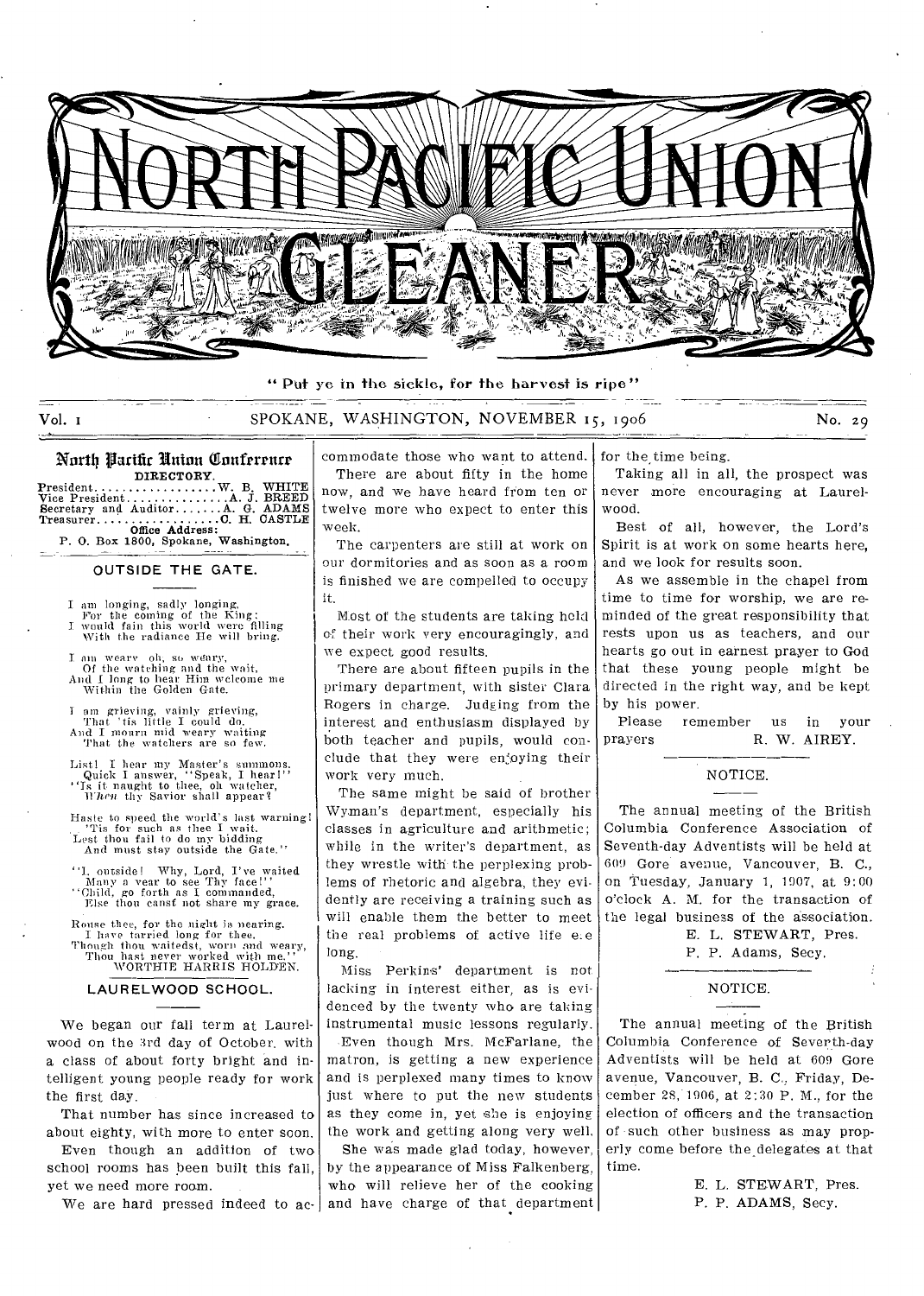# **2** NORTH PACIFIC UNION GLEANER

## Nurt1 Part& Intim 61rattrr PUBLISHED WEEKLY

BY THE

NORTH PACIFIC UNION CONFERENCE OF SEVENTH-DAY ADVENTISTS.

Office: 221-222 Temple Court, Spokane, Wash.

Subscription price, 50c a year.

EDITOR - - - - A. G. ADAMS

Editorial Committee:<br>W. B. White F. M. Burg M. E. Cady W. B. White F. M. Burg M. E. Cady A. J. Breed

Entered as second-class matter August 8, 1906, at the postoffice at Spokane, Washing-<br>ton, under the Act of Congress of March 3, 1879.

### WESTERN OREGON

#### THE WORK IN PORTLAND.

Many are inquiring of the progress of the work in this, the great business metropolis of the Northwest, and we are certain others will be glad to learn of a growing interest.

Some four weeks ago Elder G. A. Snyder began Sunday night meetings in the City Auditorium, a large and commodious hall in the center of the city. From week to week the interest is growing and last Sunday nearly every chair was filled with a good class of earnest listeners.

The writer and brother C. F. Falkenburg, are continuing the house to house work, visiting, distributing literature, holding Bible readings, cottage meetings and public services in different sections of the city.

There are earnest people investigating and reading the printed page which is being scattered by the thousands of pages.

We are of good courage and looking for fruit. . Pray for the work in this city which contains more than half the population of our conference.

G. W. PETTIT.

# MONTANA.

 $\mathcal{L}_{\mathbf{r}} = \mathcal{L}$ -9

Memorial services were conducted on the 3rd inst., for brother W. B. Taylor, who was accidently drowned in the Yellowstone Park last summer. The body has not yet been recovered. The services were hld in Bozeman, W. A. Gosmer officiating.

Our statement last week that there were fifty students at the academy was an error due to misinformation.

At the present time there are thirtynine enrolled at the academy proper.

The results of the tent effort in Bozeman are still being realized. The husband of a sister who took her stand with us last summer, signified his desire to unite with us on the 3rd inst. We trust that still others of the many who are persuaded may soon do likewise.

W. A. GOSMER.

### WESTERN WASHINGTON.

#### OLYMPIA.

Since my last report Elder J. J. Clark and myself, assisted by ,my wife and brother Sam L. Staley, have been working in and through the ccnutry tributary to the Meadowglade school, the results of which Elder Clark may fully report. I can say, however, that the Lord's blessing has rested upon us as a company, and as we separate we are all of good courage.

The new church at Meadowglade has been strengthened by the addition of eleven new converts—nine by baptism and two by vote. Several others in the district are keeping the Sabbath and we hope soon to hear that they also have joined the body.

After closing out last series of meetings at Brush Prairie, my wife and I went to Vancouver, Washington, where we labored for a time, believing it our duty to follow up the interest awakened there by the good local camp-meeting. The present results of this labor are that seven precious souls were added to the church, five by baptism and two by vote on former baptism. One of these was a lady who was lying upon her bed suffering with a severe illness and apparently nigh unto death. The victory that came to the life of this sister brought joy to the hearts of all who witnessed it. To the mind of the writer there is more comfort derived from an experience like this than from all the mockery of earth's honor, wealth or<br>pleasure. How thankful we as How thankful we, as "Laborers together with God," should be for a part in such service.

About the time we were closing an effort in Vancouver, a letter was received from Elder F. M. Burg, stating that brother and sister Snyder, formerly of Seattle, had moved into the

new field of South Bay, five miles from Olympia and were calling for help. Acting upon the suggestion of Elder Burg, I responded and found brother and sister Snyder there. After counselling together, it was decided that a few lectures on present day issues would be in order.

We can now see a step was taken in the right direction, as the people have responded well to such subjects as "The world's history in prophecy," "The coming of the kingdom that shall not be destroyed," "Religious Lierty," and "Loyalty to God."

This is certainly a promising field for a Bible worker and a canvasser, who can come to the assistance of brother Snyder. There are splendid openings here for a few Adventist families who wish to purchase little homes. Brother Snyder has a fine large farm well improved with house, barns, splendid orchard and forty rods of water front. He will sell part or all to those who wish to settle here and press the work of the Lord onward. Brethren, pray for the work in this section and may we all be faithful till Jesus comes.

T. H. WATSON.

## THANKSGIVING NUMBER OF THE SIGNS.

Even though our building is in ashes, and our work is being conducted in a shed, we are going to have a Thanksgiving number of the Signs of the Times.

Here are some of the good things it will contain.

"What We Have to Be Thankful For."

'The Spirit of Thanksgiving." .

"Thanksgiving—Ancient and Modern."

"A Thanksgiving Story."

"Nearing Home: Signs of the End." "United States in Prophecy."

"The Results of Forgetting God."

"The Great Salvation."

Other articles and poems of extraordinary merit.

It will have a beautiful cover design and will be well illustrated. Among others, it will show three photographs of the Valparaiso disaster which we have just received from men on the ground.

Prices will be as follows: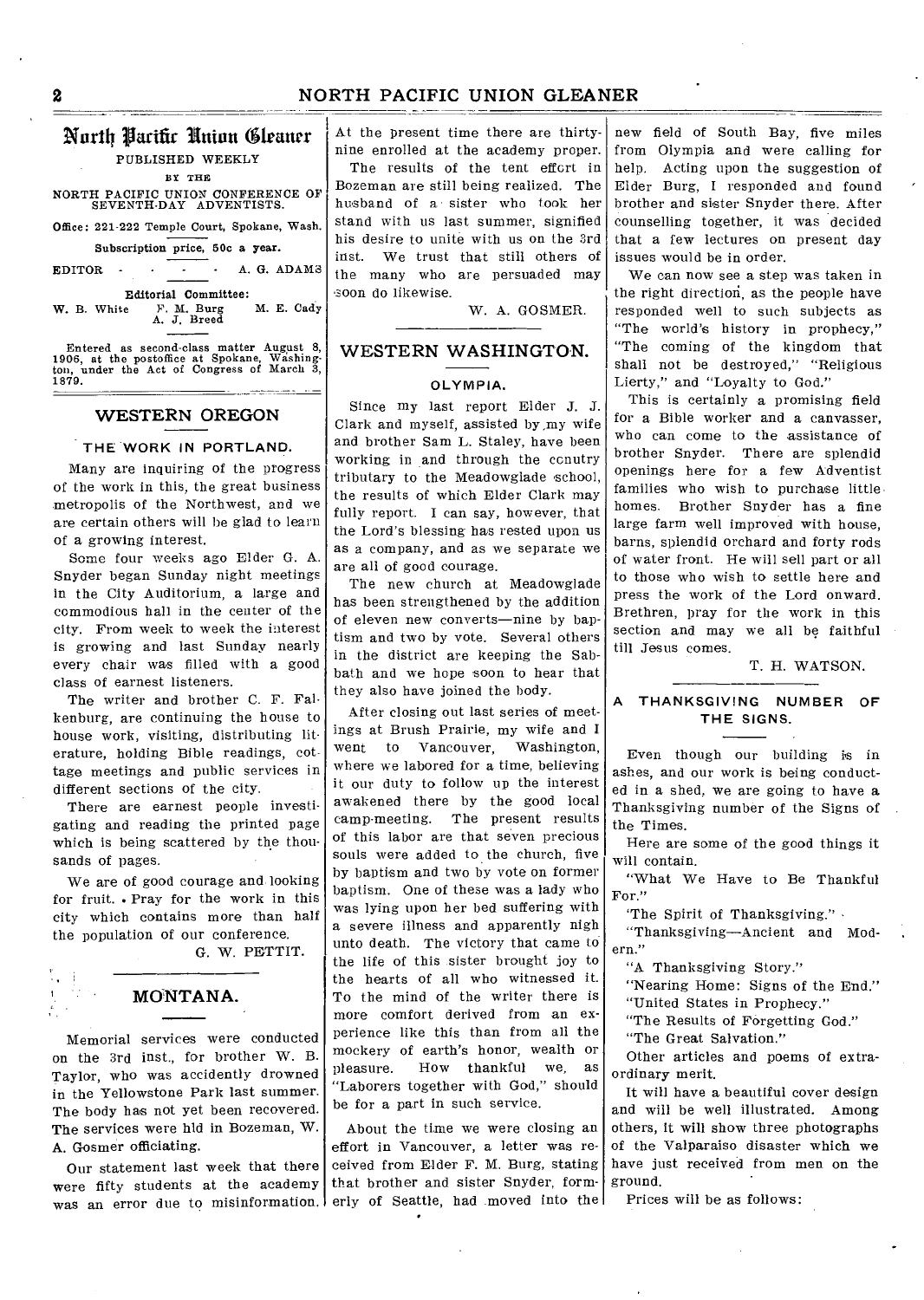One to 10 copies to one address, or mailed to single names and addresses: 5 cents each.

Twenty-five to 75 copies to one address, three cents each.

One hundred or more copies to one address, two and one-half cents each.

Address your Tract Society or, SIGNS OF THE TIMES,

Mountain View, Cal.

# NORTH PACIFIC UNION CONFERENCE.

Receipts From Time of Organization to October 31, 1906

| Tithe $\ldots \ldots \ldots \ldots \ldots \$      | 6,405.31 |
|---------------------------------------------------|----------|
| Second tithe                                      | 4,783.14 |
| Annual offerings                                  | 403.23   |
| Allum fund                                        | 12.06    |
| Colored work                                      | 65.44    |
| Foreign missions                                  | 679.17   |
| First-day offerings                               | 1,328.92 |
| Famine in Japan                                   | 40.85    |
| East Caribbean school                             | 96.99    |
| German mission                                    | 40.00    |
| Haskell Home                                      | 482.00   |
| Huntsville school                                 | 5.50     |
| India                                             | 13.43    |
| India training school                             | 60.97    |
| $Japan \dots \dots \dots \dots \dots \dots \dots$ | 3.00     |
| Literature for the blind $\ldots$ .               | 2.00     |
| Chile                                             | 1.25     |
| Pacific Press relief fund                         | 727.84   |
| Religious liberty                                 | 231.65   |
| Rescue home                                       | 2.75     |
| Russia                                            | 10.00    |
| Sabbath-school donations                          | 2,483.52 |
| Southern field                                    | 50.96    |
| San Francisco ship mission.                       | 1.00     |
| S. D. A. earthquake sufferers                     | 14.05    |
| Singapore mission $\ldots$                        | 141.75   |
| Thibet                                            | 6.45     |
| Washington, D. C., fund                           | 3.75     |
| West Indies                                       | .50      |
| Woolsey Home for Orphans.                         | 6.94     |
| Mid-summer offerings                              | 1,136.10 |
| $$150,000$ fund                                   | 25.40    |
| Southern Publishing Ass'n                         | 1.00     |
| Library fund, Little Friend.                      | .20      |
| Pacific Press building fund.                      | 11.45    |
| Montavilla Egyptian fund                          | 15.00    |
|                                                   |          |
| Total \$19.293.57                                 |          |

C. H. CASTLE, Treasurer.

FOR SALE-Bonds No. 50 and 51, Portland Sanitarium and Benevolent Association. Address Sherman, Clay vention will ring around the world, and

## A REPORT OF THE PUBLISHERS' CONVENTION.

Our Publishers' Convention is in the past, reports of which have doubtless already been read in the Review. The meeting was a success in every particular, far beyond our highest hopes and expectations.

This meeting should mark an era in the history of our publishing work. For the first time in its history, the members of the General Conference Committee, presidents of state conferences, members of the Publishing Department, general and field missionary agents, and tract society secretaries united for a full week in giving their attention almost , exclusively to the publishing and tract society interests.

The discussions were enthusiastic beyond description. Perfect unity prevailed in every meeting. This convention has given abundant evidence of the fact that our leading workers throughout the world are ready to present a solid front to the enemy, and unite in building up the work of this great evangelizing agency.

The chief object of this note is to tell you that we are publishing a very complete report of these meetings. The discussions will be reported very completely, as they used to be in the General Conference Bulletin. The name of each speaker, and the substance of what he said will be given, together with the names of those in attendance, the subjects considered, and the recommendations passed.

Through the generosity of the General Conference, this report, containing about two hundred and fifty pages, will be furnished to all our people for ten cents. This nominal price will cover only a part of the cost of printing. The report will be ready November 1. Please place your order with our publishing houses, any of their branches, or with your state tract society.

This bulletin should be one of the greatest facilities for interesting our people everywhere in the publishing work, and we trust that conference officials will all unite in giving this notice wide publicity, so that our people may secure this report.

& Co., Piano Dealers, Portland, Ore. be the means in God's hands, and un- the allurements of society." We trust that the sound of this con-

der the influence of his spirit, of arousing the people to a sense of the opportunities of this important time. Better days are before us. Doors are opening in every land. Let us enter every open door, and take possession in the name of the Lord.

Your brother in the service,

E. R. PALMER,

Secretary General Conference Publishing Department.

### THE FALL MISSIONARY CONVENTION.

Arrangements are being made for rousing missionary conventions in all our churches Sabbath, November 17. The readings are as follows:

Signs of the End: Their Meaning to Me-Elder M. C. Wilcox.

"How I Can Tell Their Meaning to Others-H. H. Hall.

Following these readings it is hoped 'that each church will resolve itself into a committee of the whole to plan for the carrying out of the plans suggested by the readings, as well as such others as the local conditions may make most practical.

Think for a moment of the titles of these two readings. "Signs of the End," a sermon in all our churches by the editor-in-chief of our leading missionary paper on the thrilling events occurring all about us. Doesn't the thought of it stir up your missionary zeal afresh?

If so, you will be all the more anxious to study the suggestions which follow on, "How I Can Tell Their Meaning to others."

Let every chuch officer begin planning at once for this day. Let lay members, partcularly those who do not have church privileges, make this a day of great things for the Lord and His closing message to the world. If you have not received the readings, write your state society for them at once.

MISSIONARY CAMPAIGN COM.

"We must share the conflicts, if we would wear the crown of victory. Like Jesus, we must be made perfect through suffering."

"Strength acquired by earnest, secret prayer prepares us to withstand